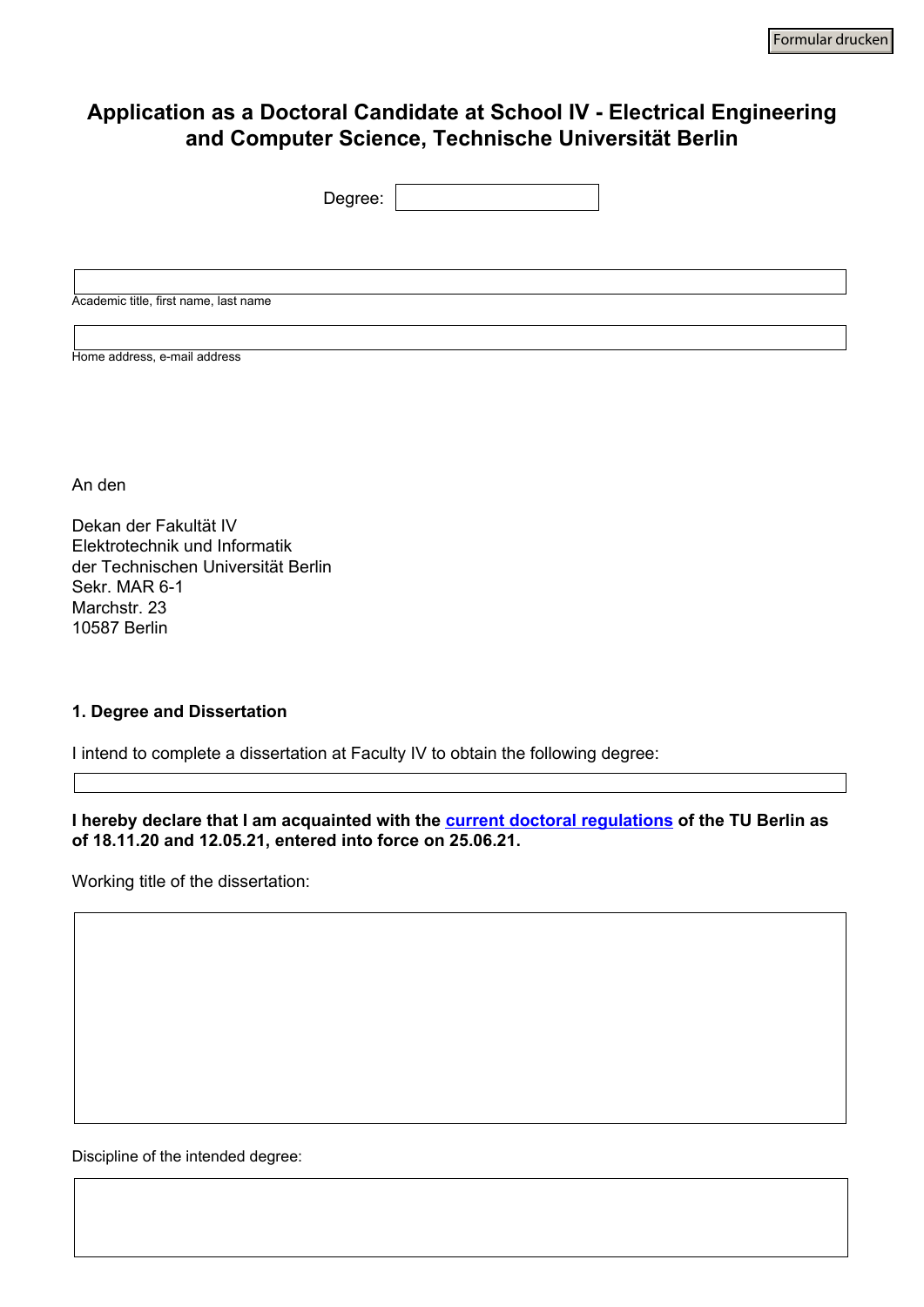## **2. Work plan and time schedule**

Planned duration of the dissertation (in months)

An outline of the topic as well as a preliminary workplan are attached

### **3. Supervision of the dissertation**

Title, first name, last name of the supervisor

Date, signature of the supervisor

#### **4. Application to write the dissertation in a foreign language (other than English)**

I intend to write the dissertation in the following language:

Please state your reasons:

#### **5. Previous university studies**

I have completed the following university degrees (starting with the highest degree). Please use a separate sheet for further degrees

| Course:      |  |
|--------------|--|
| Minor:       |  |
| Degree:      |  |
| Institution: |  |
| Course:      |  |
| Minor:       |  |
| Degree:      |  |
| Institution: |  |
|              |  |

#### **6. Signature**